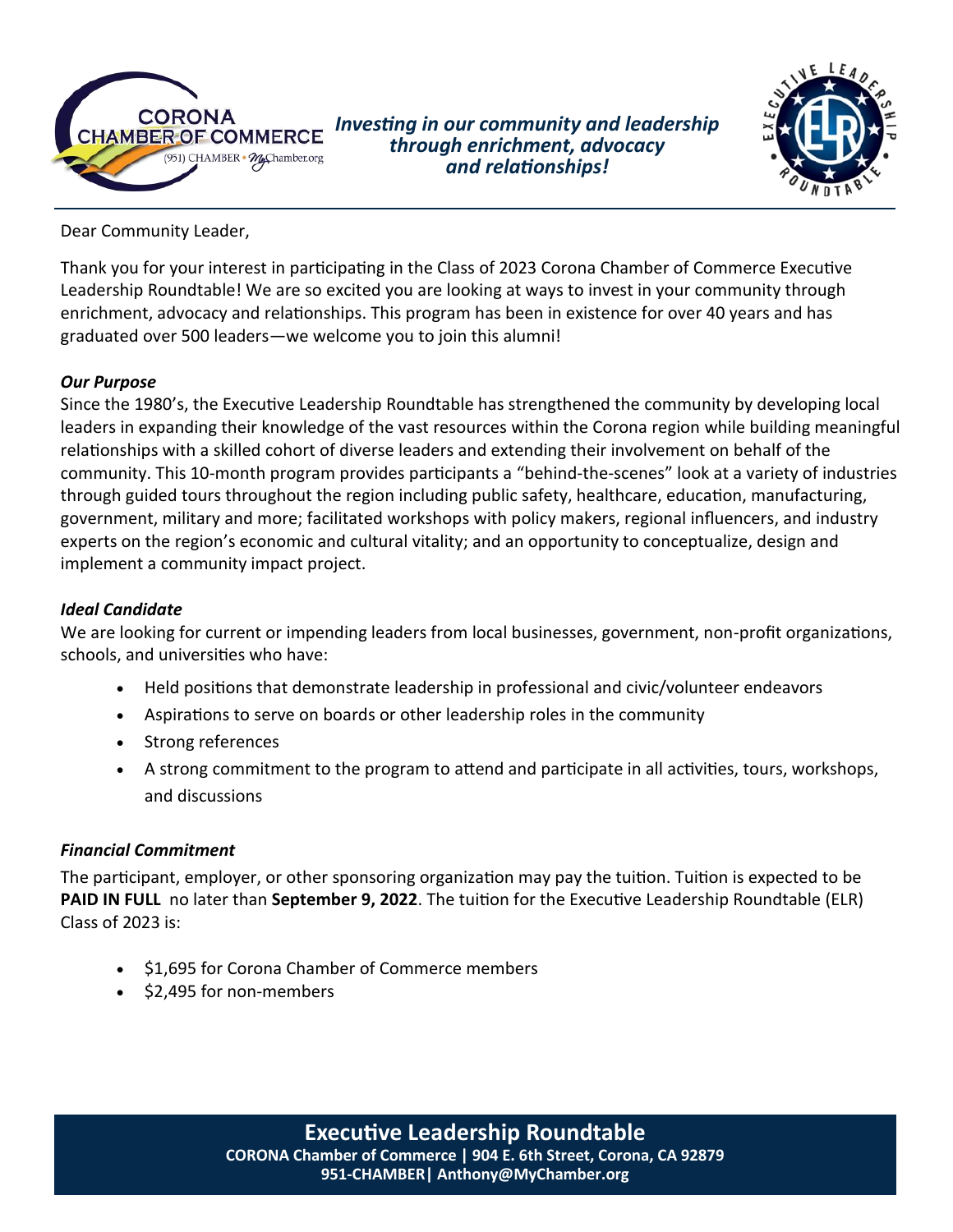

*Investing in our community and leadership through enrichment, advocacy and relationships!*



### *Time Commitment*

Class of 2023's Executive Leadership Roundtable will begin in September 2022 and end in June 2023. ELR participants are expected to commit to one (1) full day *per month* to the program, typically on a Thursday or Friday, however, there may be extenuating circumstances where the schedule can fluctuate. In addition, participants must commit to *additional time* outside of ELR scheduled days, with their cohorts, to plan and participate in their community impact project.

100% attendance in the one (1) full day *per month* and community impact project meetings are **MANDATORY** for all participants. The schedule of dates is as follows: For 2022, September 8 (Orientation), October 13, November 17, December 8th. For 2023, January 12, February 9, March 9, April 6, May 11, and June 9 (Graduation).

### *Application and Selection Process*

Those interested in applying in ELR may apply either as an individual or be nominated by a business or organization. Completed applications must be received **NO LATER** than **Friday, July 22, 2022, at 5:00 PM.** 

| Mail                                                                                                                              | Email                                                                                                         |
|-----------------------------------------------------------------------------------------------------------------------------------|---------------------------------------------------------------------------------------------------------------|
| Corona Chamber of Commerce<br>Executive Leadership Roundtable<br>Attn: Anthony Maldonado<br>904 E. 6th Street<br>Corona, CA 92879 | You may email a COMPLETE PDF application to<br>ELR Coordinator, Anthony Maldonado at<br>Anthony@MyChamber.org |
|                                                                                                                                   | <b>Please include in Subject Line:</b>                                                                        |
|                                                                                                                                   | ELR Application - (First and Last Name)                                                                       |

After the closing date, the ELR Selection Committee will review applications and choose applicants to invite to an in-person panel interview. To ensure the broadest possible representation of professional and community experiences, the number of participants from any one profession or area of interest may be limited. Between 20-25 participants will be selected for the ELR class of 2023.

### *Additional Information*

Visits to some facilities may require proof of U.S Citizenship, a valid Driver's License or State ID, proof of vehicle insurance, proof of COVID vaccination or negative COVID test. Proper attire requirements vary depending on the actual day. The Chamber will notify one week prior with any updates and recommendations for attire.

*Should you have any questions or concerns, please contact Anthony Maldonado at the Corona Chamber of Commerce Anthony@MyChamber.org or 951-CHAMBER.*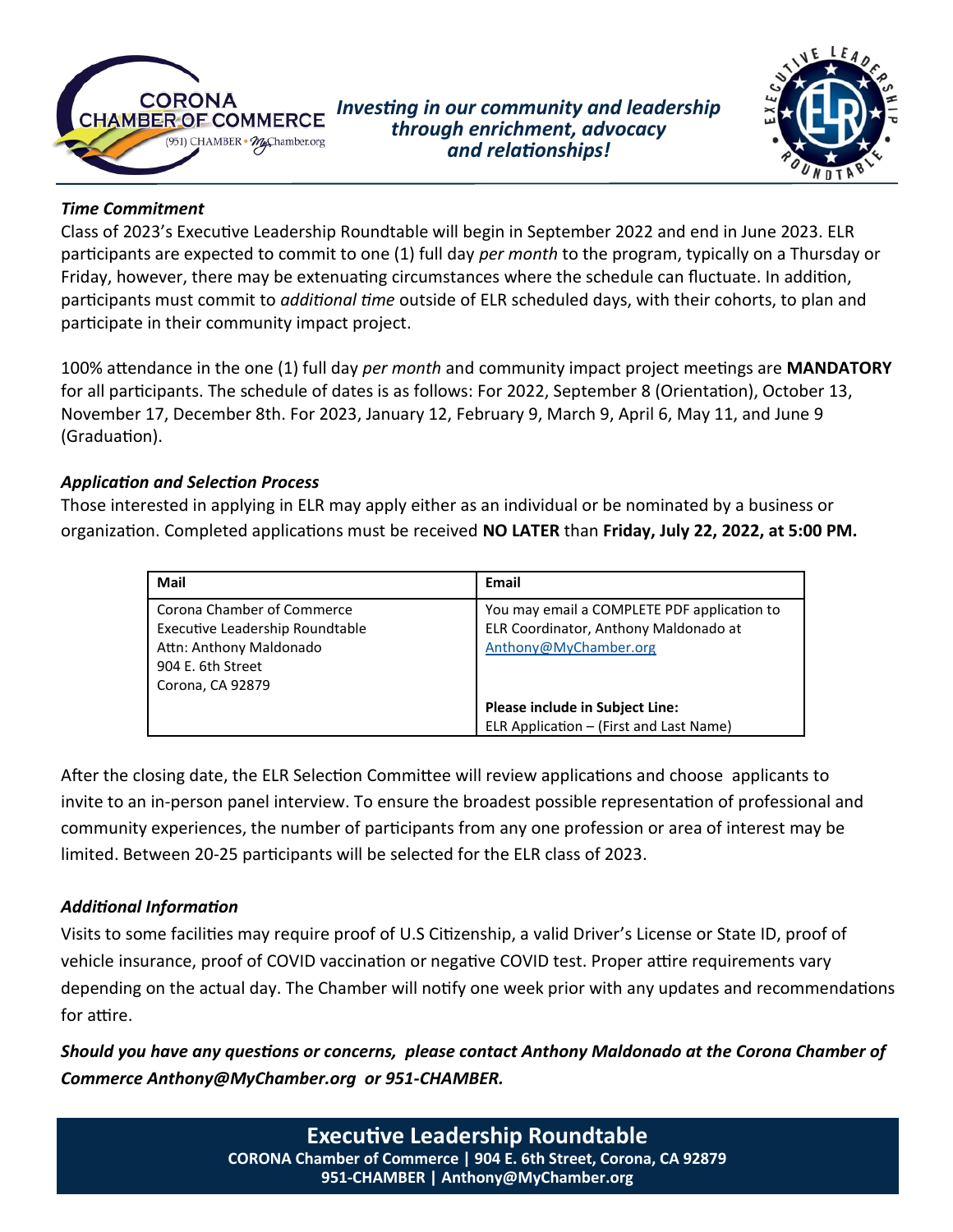

### *Investing in our community and leadership through enrichment, advocacy and relationships!*



| 2022-2023 Application Page 1 of 3                                 | All responses are kept confidential                     |                          |
|-------------------------------------------------------------------|---------------------------------------------------------|--------------------------|
| Full Name (please print or type)                                  | Cell Phone Number                                       | Is Texting ok?<br>Y or N |
| Home Address (include city and zip code)                          | Job Title                                               |                          |
| <b>Business Name</b>                                              | <b>Business Phone Number</b>                            |                          |
| Business Address (include city and zip code)                      | Years In Corona<br>Live _______________ Work __________ |                          |
| Email (best for communicating with you)                           | Sponsoring Business or Organization (if applicable)     |                          |
| Top Person of Sponsoring Business or Organization (if applicable) | Title                                                   |                          |
| Address of Sponsoring Business or Organization (if applicable)    | Sponsor Phone                                           |                          |

## **We will be visiting 2 high-security locations during our ELR sessions. The following section must be completed in order to attend the session. All information is kept strictly private!**

Date of Birth (mm/dd/yyyy)

Full Social Security Number

Applicants CA Driver's License & Expiration Date

US CITIZEN? \_\_\_\_\_\_ YES \_\_\_\_\_ NO If Not a US Citizen, please list which country citizenship is from:

Current vehicle registration and proof of insurance may also be required upon arrival of touring locations

**Executive Leadership Roundtable CORONA Chamber of Commerce | 904 E. 6th Street, Corona, CA 92879 951-CHAMBER | Anthony@MyChamber.org**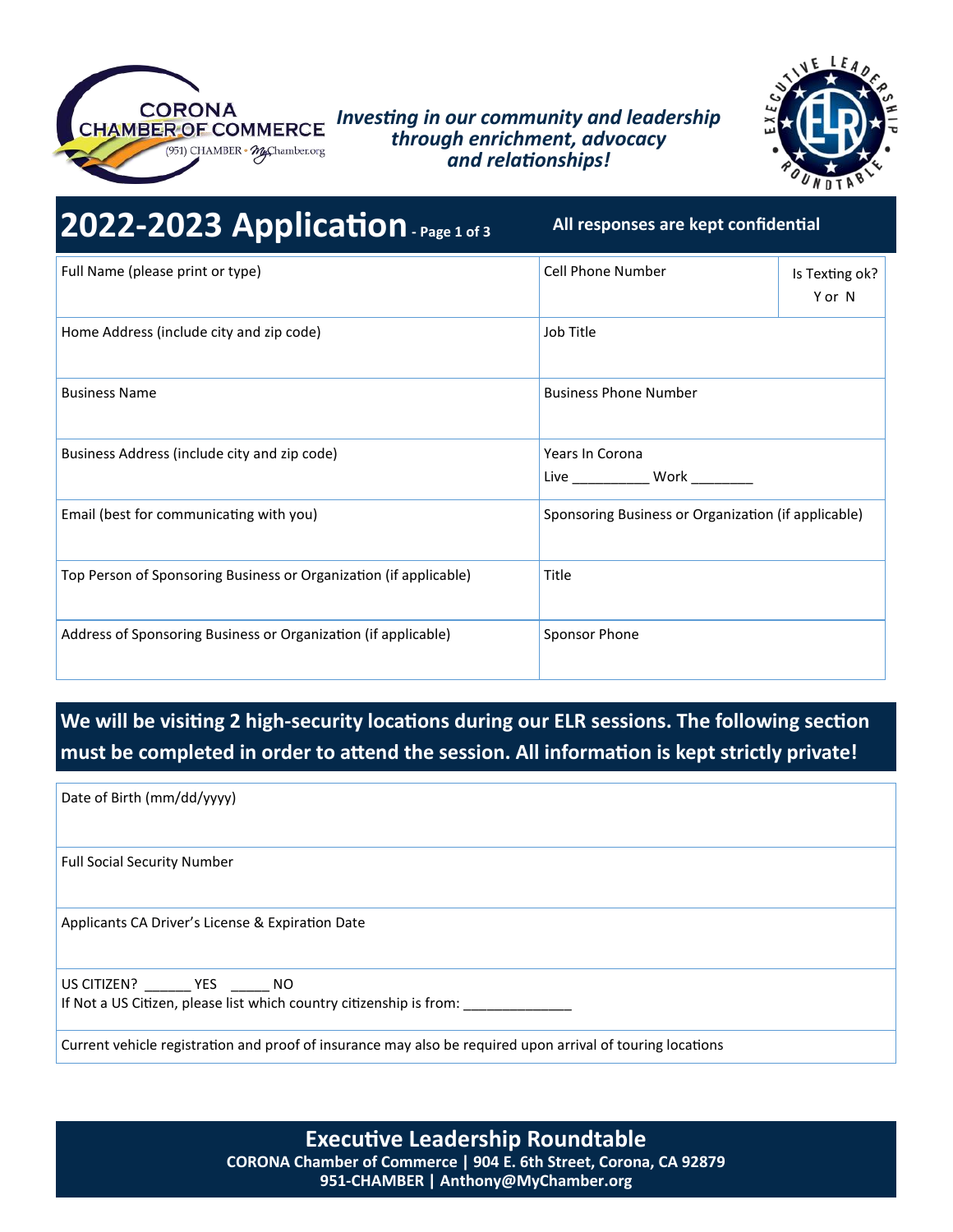

### *Investing in our community and leadership through enrichment, advocacy and relationships!*



# **2022-2023 Application - Page 2 of 3**

**All responses are kept confidential**

**REFERENCES: List two individuals who have knowledge of your qualifications to be a participant in the Corona Chamber's Executive Leadership Roundtable program.**

| Reference #1 Full Name (please print or type)               | Cell Phone Number |
|-------------------------------------------------------------|-------------------|
| How does this person know you? Professional, family, friend | Chamber USE       |
| Reference #2 Full Name (please print or type)               | Cell Phone Number |
| How does this person know you? Professional, family, friend | Chamber USE       |

### **Using a separate piece of paper, please answer the following questions:**

- 1. Please describe your:
	- Educational background: Degrees awarded, field of study, professional institutes, training programs, etc.
	- Professional and/or employment activities for at least the past five years.
	- Community, civic, and business activities for at least the past five years, including the nature of participating and any office held.
	- Awards or other special recognitions.
	- Any other pertinent information you may wish to include.
- 2. Please explain how you meet the selection criteria for Executive Leadership Roundtable, e.g., demonstrated a high level of community involvement, aspirations to serve in leadership roles in the community and the probability of remaining in the Corona area for at least five years after the completion of the program.
- 3. Please explain ways the ELR program can help you fulfill your aspirations as a leader in the Corona area.
- 4. Please identify and discuss any particular issue, opportunity or problem you feel is crucial to the Corona area.

### **Professional Photo**

Please attach a high resolution profile photo of yourself (Either JPEG or PNG)

### **Bio**

Please attach bio